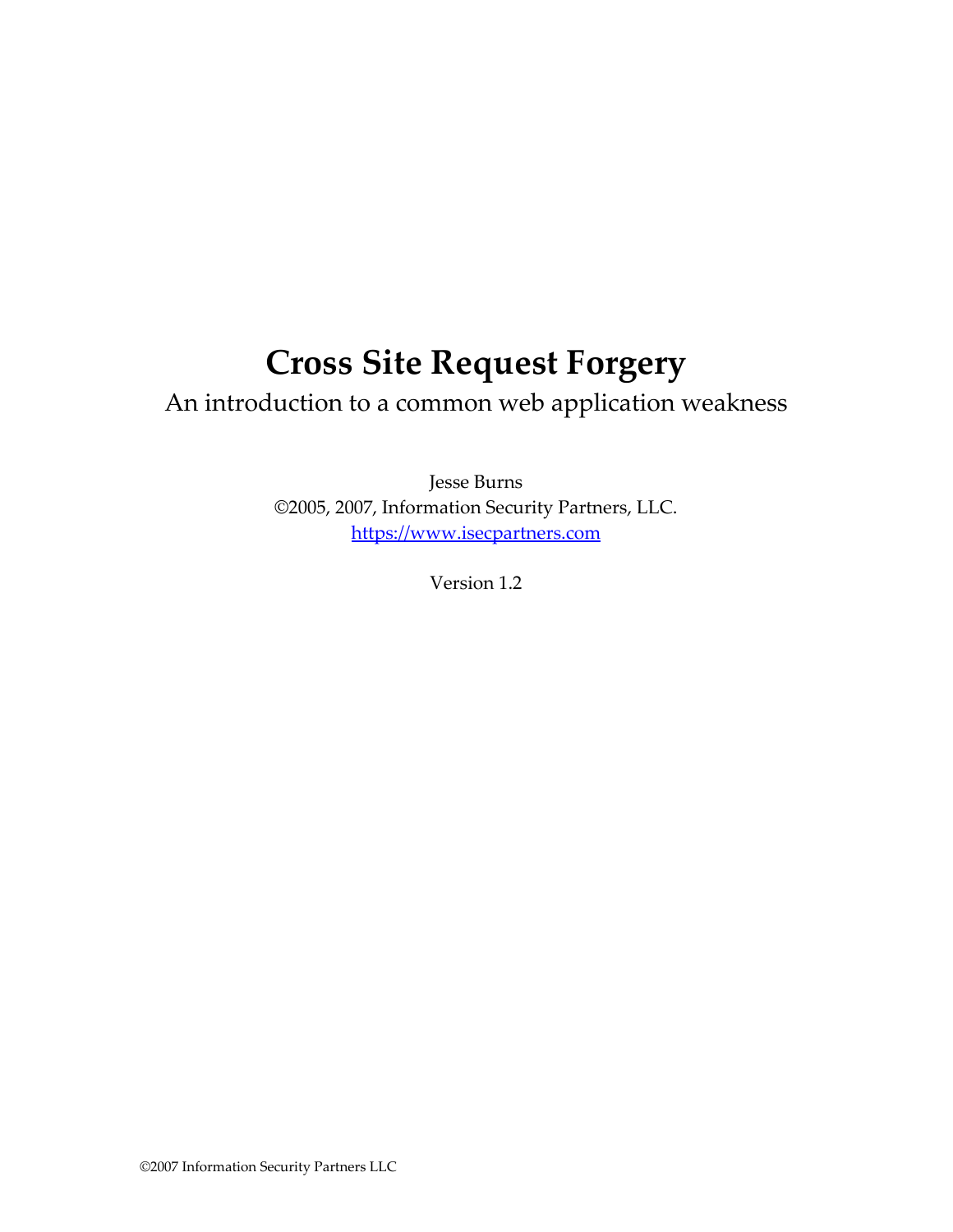# **Introduction**

*Cross‐site request forgery* (CSRF; also known as XSRF or *hostile linking*) is a class of attack that affects web based applications with a predictable structure for invocation<sup>[1](#page-1-0)</sup>. This class of attack has in some form been known about and exploited since before the turn of the millennium. The CSRF name was given to them by Peter Watkins in a June 2001 posting to the Bugtraq mailing list.

CSRF flaws exist in web applications with a predictable action structure and which use cookies, browser authentication or client side certificates to authenticate users. The basic idea of CSRF is simple: an attacker tricks the user into performing an action of the attacker's choosing by directing the victim's actions on the target application with a link or other content. This is easiest to understand in the example of a HTTP GET.

For example, the link <http://www.google.com/search?q=iSEC+Partners> causes anyone who clicks it to search Google for "iSEC Partners". This is both harmless and by design. But a link like <http://www.isecpartners.com/EditProfile?action=set&key=emailAddress&value=evil@isecpartners.com> could tell an application which authenticated users only by cookie, browser authentication or certificate to edit a user's profile and change their email address.

Links can be easily obfuscated so they appear to go elsewhere, and to conceal words that would disclose their actual function. CSRF attacks effect applications that use either HTTP GET or HTTP POST to call their actions, although actions invoked with HTTP GET are often easier to exploit.

# **An Example of CSRF Exploitation — Goat Chat**

Goat Chat is a hypothetical web application that offers messaging between users. Upon login Goat Chat sets a large, unpredictable session ID cookie which is used to authenticate further requests by users. One of the features of Goat Chat is that users can send each other links inside their text messages. Goat Chat is hypothetically deployed at <https://goatchat.isecpartners.com/> and uses HTTPS to keep messages, credentials, and session identifiers secret from network eavesdroppers. The application has effective cross‐ site scripting filters, blocking HTML content of any type.

Goat Chat supports the following user actions:

- ‐ Login
- Send a message
- ‐ Check for new messages
- ‐ Logout

An "incoming messages" frame is displayed to users who have logged in. This frame uses Javascript or a refresh tag to execute the "Check for new messages" action every 10 seconds on behalf of the user. New messages appear in this frame, and include the name of the sender and the text of the message. Text that is formatted as an HTTP or HTTPS URL is automatically converted into a link. The "Send a message" action takes two parameters: recipient (a user name or "all"), and the message itself which is a short string. The "Logout" action requires no parameters.

 $\overline{\phantom{a}}$  ,  $\overline{\phantom{a}}$  ,  $\overline{\phantom{a}}$  ,  $\overline{\phantom{a}}$  ,  $\overline{\phantom{a}}$  ,  $\overline{\phantom{a}}$  ,  $\overline{\phantom{a}}$  ,  $\overline{\phantom{a}}$  ,  $\overline{\phantom{a}}$  ,  $\overline{\phantom{a}}$  ,  $\overline{\phantom{a}}$  ,  $\overline{\phantom{a}}$  ,  $\overline{\phantom{a}}$  ,  $\overline{\phantom{a}}$  ,  $\overline{\phantom{a}}$  ,  $\overline{\phantom{a}}$ 

<span id="page-1-0"></span> $<sup>1</sup>$  Invocation means the calling of an action. An example action might be changing a setting,</sup> posting a search, or logging out of an application.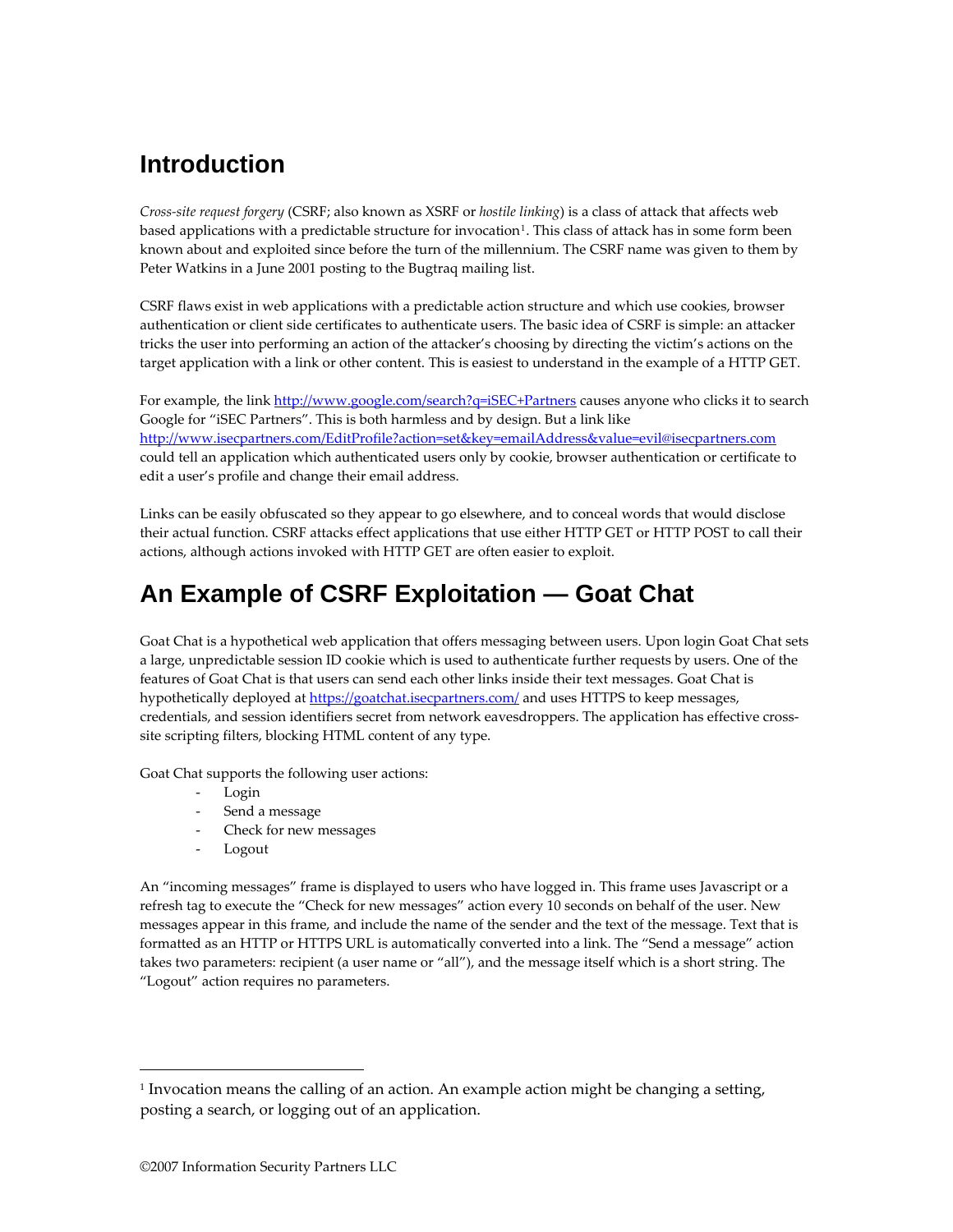To determine if this application is susceptible to CSRF, we examine the "Send a message" action (although the "Logout" action is also sensitive and might be targeted by attackers for exploitation). When we do this, we find the following simple HTML form is submitted to send messages:

```
<form action="GoatChatMessageSender" method="GET"> 
Send To:<br> 
<INPUT type="radio" name="Destination" value="Bob">Bob<BR> 
<INPUT type="radio" name="Destination" value="Alice">Alice<BR> 
<INPUT type="radio" name="Destination" value="Malory">Malory<BR> 
<INPUT type="radio" name="Destination" value="All">All<BR> 
Message: <input type="text" name="message" value="" /> 
<br><input type="submit" name="Send" value="Send Message" />
</form>
```
#### **Figure 1 Form for sending a message**

Here is what it looks like in its frame:

| Mozilla Firefox | m    |    |                       |           |      |
|-----------------|------|----|-----------------------|-----------|------|
| File<br>Edit    | View | Go | Bookmarks             | Tools     | Help |
| Send To:        |      |    |                       |           |      |
| OBob            |      |    |                       |           |      |
| O Alice         |      |    |                       |           |      |
| O Malory        |      |    |                       |           |      |
| O A11           |      |    |                       |           |      |
| Message:        |      |    |                       |           |      |
| Send Message    |      |    |                       |           |      |
|                 |      |    |                       |           |      |
| Find:           |      |    |                       | Find Next |      |
| Done            |      |    | labs.isecpartners.com |           |      |

**Figure 2 Rendering of Figure 1**

From looking at this form we can figure out that when users wish to send the message "Hi Alice" to Alice, the following URL will be fetched when the user clicks Send Message.

https://goatchat.isecpartners.com/GoatChatMessageSender?Destination=Alice&messa ge=Hi+Alice&Send=Send+Message

#### **URL 1 An URL that sends "Hi Alice" to Alice when fetched by a logged in user**

When the user performs an HTTP GET for URL 1, their browser includes the cookies appropriate for the goatchat.isecpartners.com site. These cookies are sent if the URL is typed in manually, if it is followed as part of loading a frame, clicking a link, due to an image request, or by submitting a form, even if it is loaded as the result of a 302 redirect or a meta‐refresh tag. The only requirement for the cookie to be sent is that the logged in user is the one making a request. Attackers can exploit this.

If the logged in user were to visit a third party site run by devious hackers, and that site had the following image tag in it, URL 1 would be fetched by the victim's browser and executed by the application server exactly as if the user submitted a message to Alice saying "Hi Alice".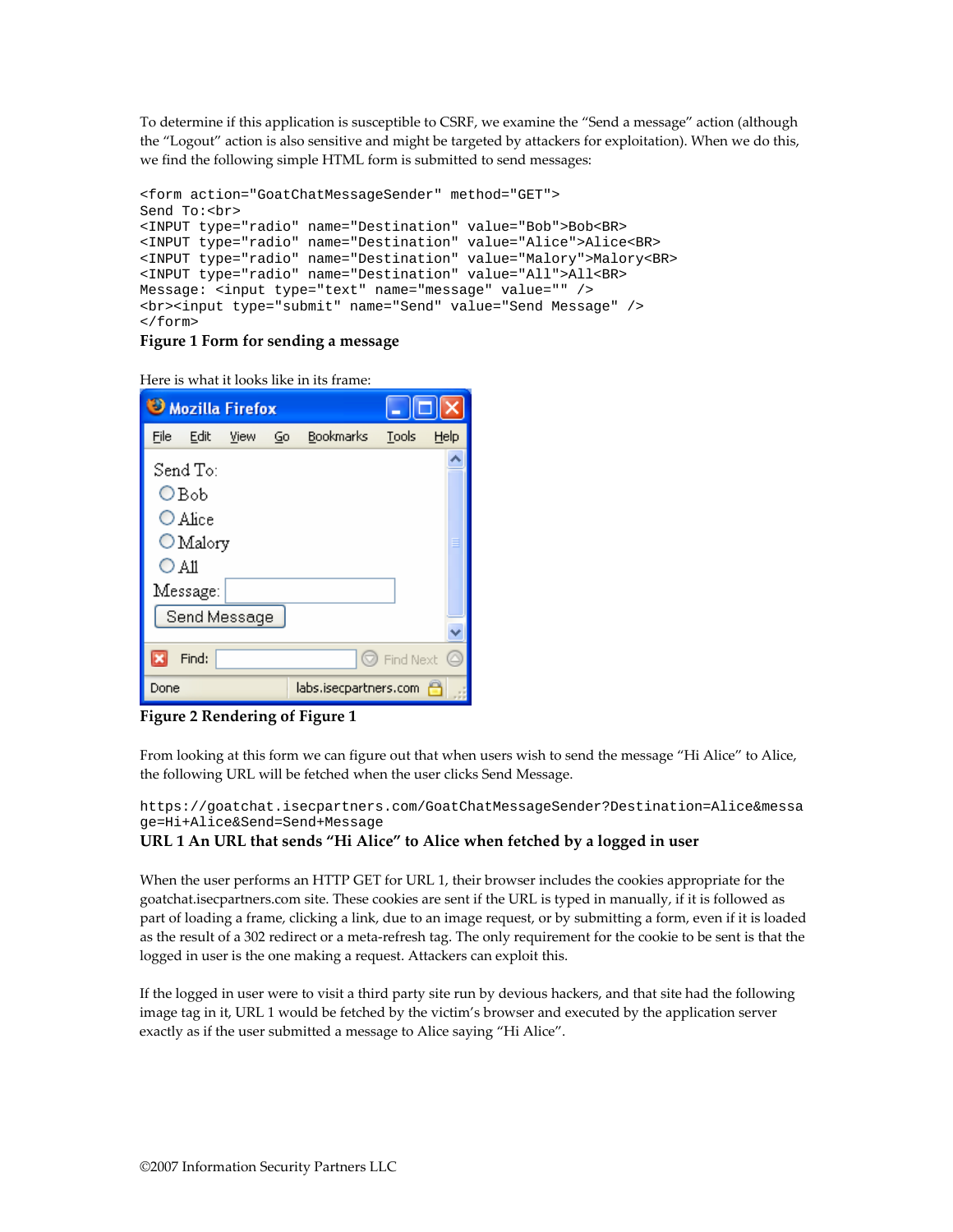```
<img src = 
"https://goatchat.isecpartners.com/GoatChatMessageSender?Destination=Alice&mess
age=Hi+Alice&Send=Send+Message" />
```
#### **Figure 3 HTML which causes users to visit URL 1**

An attacker could alternatively send the user a link in an email or via IM. The attacker could obfuscate it with a link to a site like http://tinyurl.com/ which would then redirect the victim to the target site. Many sites have redirection pages that can be used to redirect victims to any other page, and the parameters are often subject to obfuscation via URL encoding or other tricks.

If this example had used the method POST rather than GET, then exploitation by link would be done differently. The attacker would send the victim a link that directed the victim to an attacker controlled site, and the site would contain (possibly within an iframe) a form pointing to the target site, but with hidden fields. The form could be submitted automatically with Javascript, or when the user clicked on it. More sophisticated variations allow for the exploitation even of multi-stage forms.

The example in Figure 4 demonstrates the exploitation of a system which allows password changes, but does not require the user's old password. In this example the target servlet requires an HTTP POST, and the attacker creates a self‐submitting form to fulfill this requirement. Note that this exploit is not as reliable as the image based request in Figure 3 because the user's browser (or at least the tiny frame this exploit is placed in) is actually directed to the targeted site. Users with disabled browser scripting won't be exploited, and depending on the user's browser and configuration form submissions to other sites may result in a security popup box.

```
<HTML><BODY> 
<form method="POST" id="evil" name="evil" 
action="https://www.isecpartners.com/VictimApp/PasswordChange"> 
<input type=hidden name="newpass" value="badguy"> 
</form> 
<script>document.evil.submit()</script> 
</BODY></HTML>
```
#### **Figure 4 Hidden form based exploit**

Even if scripting is disabled however a "close this window" link that is actually a submit button may trick a user into submitting the form on the attacker's behalf.

# **Reflected vs. Stored CSRF**

Similarly to Cross‐site scripting (XSS) vulnerabilities, CSRF vulnerabilities can be divided into two major categories: *stored* and *reflected*.

A stored CSRF vulnerability is one where the attacker can use the application itself to provide the victim the exploit link or other content which directs the victim's browser back into the application, and causes attacker controlled actions to be executed as the victim. Stored CSRF vulnerabilities are more likely to succeed, since the user who receives the exploit content is almost certainly currently authenticated to perform actions. Stored CSRF vulnerabilities also have a more obvious trail, which may lead back to the attacker.

In a reflected CSRF vulnerability the attacker uses a system outside the application to expose the victim to the exploit link or content. This can be done using a blog, an email message, an instant message, a message board posting, or even a flyer posted in a public place with an URL that a victim types in. Reflected CSRF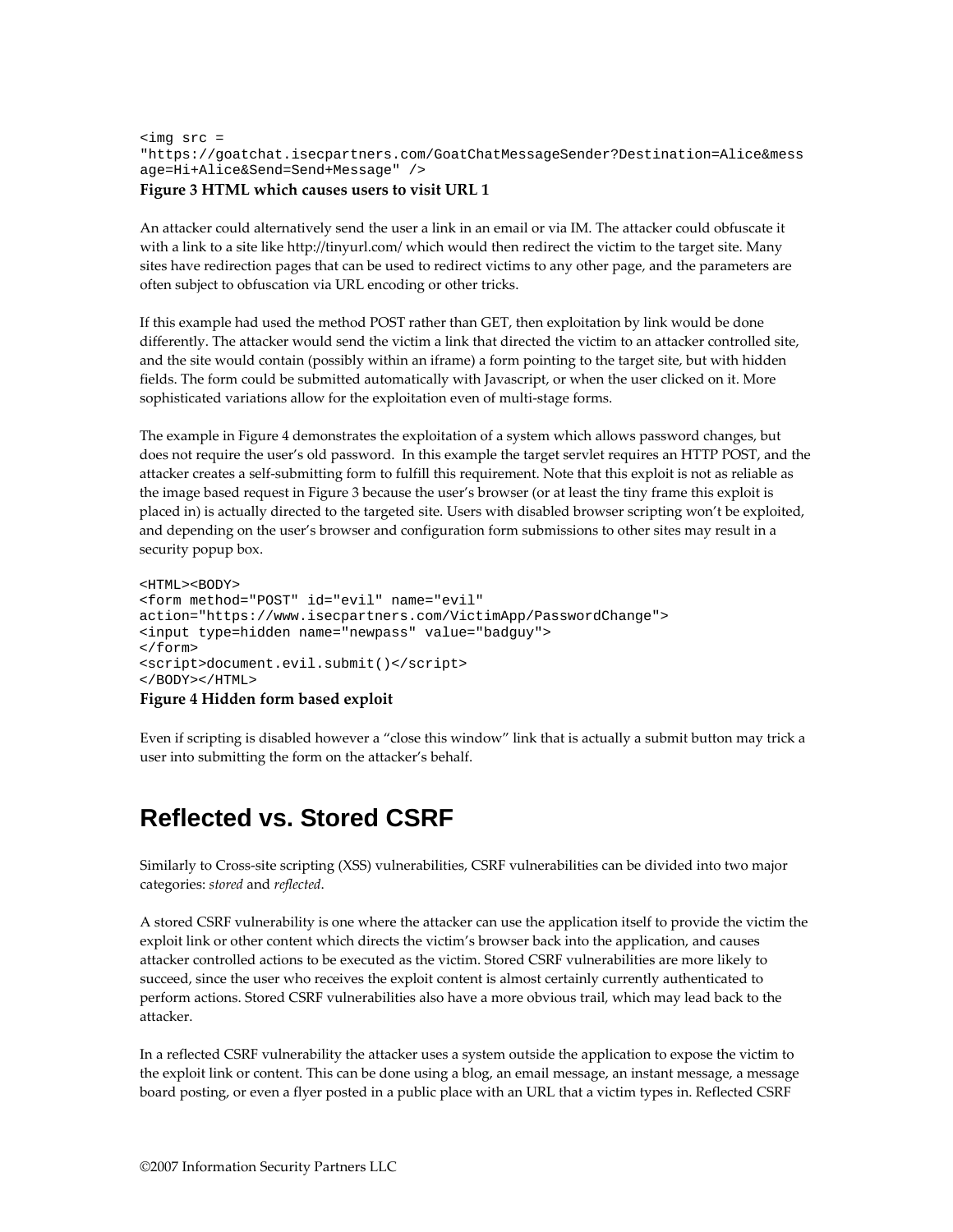attacks will frequently fail, as users may not be currently logged into the target system when the exploits are tried. The trail from a reflected CSRF attack may be under the control of the attacker, however, and could be deleted once the exploit was completed.

## **Easy Exploitation Scenarios**

Some applications are easier to attack with CSRF than others. Certainly applications with stored CSRF vulnerabilities are reliably exploitable, but other decisions developers make also affect exposure.

Many applications direct HTTP GET calls to the same handler that is used for HTTP POST. In Java servlets, for example, the doGet() method simply calls the doPost() method, redirecting the parameters. This makes simpler image or link based exploits possible, and eases the exploitation of CSRF flaws.

Some applications, particularly intranet sites and administrative consoles in switches, access points, bridges, and other network devices use integrated browser authentication. This type of authentication doesn't expire, and the credentials remain available until the browser is closed. For someone who works with their browser all day, this can be hours or even days. This is a very wide window for attack, and this design decision increases the effectiveness of reflected CSRF attacks.

Many applications have extremely long cookie lives, allowing users to return to the site without re‐ authenticating. Long session lives can expose users to the risk of CSRF hours or even days after using a site. Popular sites with this configuration are of course even worse as attackers can guess that a large number of people selected at random are users of those services.

A few applications allow users to change their passwords without entering their old password. If these password change mechanisms are vulnerable to CSRF, then attackers may target this feature.

### **Distinguishing Between CSRF and XSS**

CSRF and XSS (especially reflected XSS) are related security risks, and the similarity can be confusing. Many people find themselves trying to determine if an attack they have uncovered is exploiting an XSS weakness or an CSRF weakness. The distinction often easier to make by considering the solution to the weakness you have identified. In the case of an XSS flaw, an attacker exploits a lack of input and / or output filtering. If a change to the application that filters out dangerous characters like  $\lt,$  >, ", ", &, ", or # could resolve the flaw, then it is not an CSRF issue but an XSS issue. CSRF is about the predictability of the structure of the application. XSS is related to the application performing insufficient data validation.

XSS flaws may allow bypassing of any CSRF protections by leaking valid values of the tokens, allowing Referer headers to appear to be the application itself, or by hosting hostile HTML and Javascript elements right in the target application. Therefore resolving XSS flaws should be given priority over CSRF weaknesses – although CSRF is usually a fatal flaw as well.

# **Myths About CSRF**

Myth: CSRF is just a special case of XSS.

Fact: CSRF is a separate vulnerability from XSS, with a different solution. XSS protections won't stop CSRF attacks, although XSS are important to solve and should be prioritized.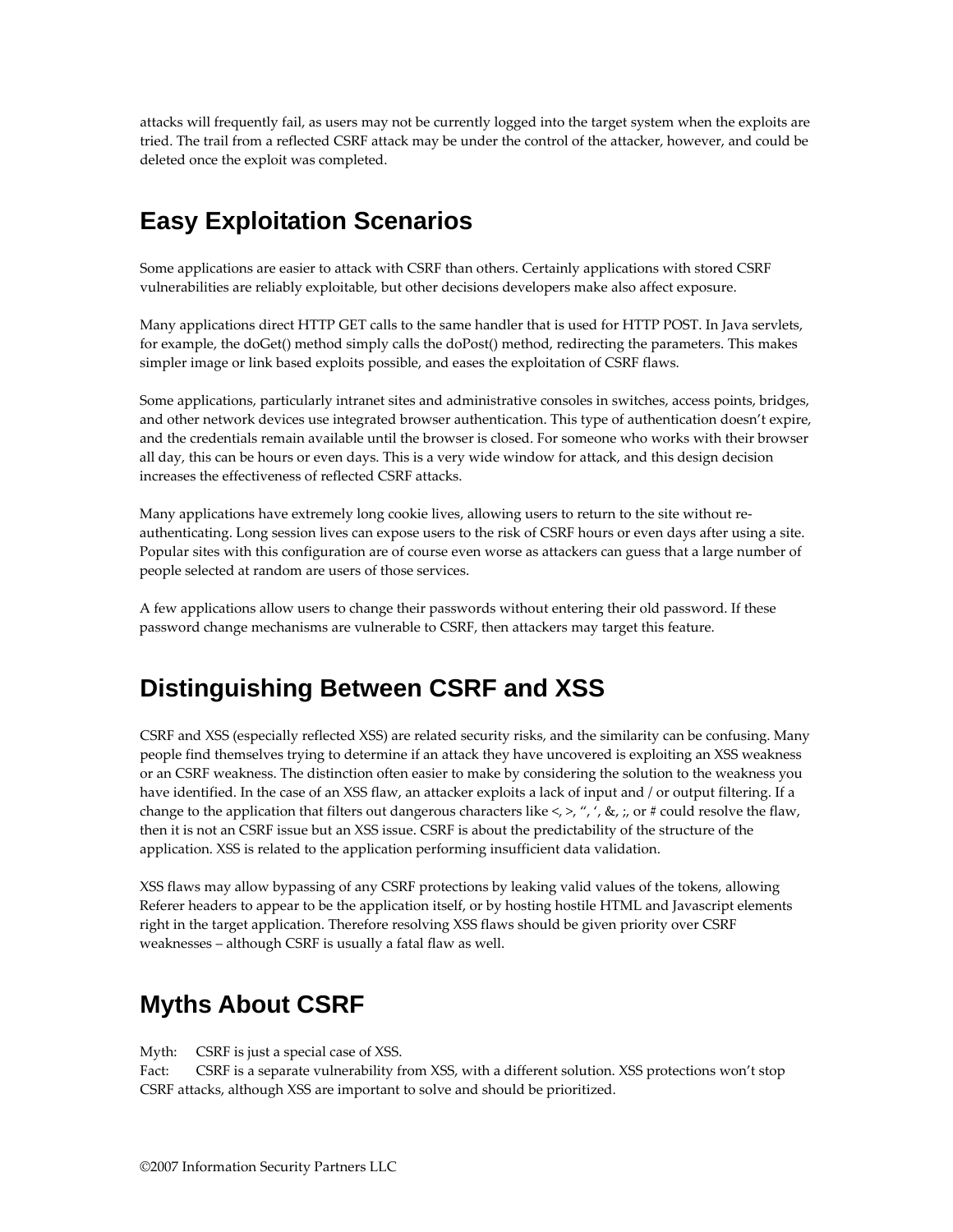Myth: Applications aren't vulnerable to CSRF if they use multi-page forms to perform actions.

Fact: While multi-page forms certainly make exploitation harder, attackers can usually exploit them. iSEC frequently uses multiple iframes when demonstrating multi‐page form CSRF exploits for customers.

Myth: Applications that use HTTP POST aren't vulnerable to CSRF.

Fact: While POSTs can be more difficult to exploit, they certainly are exploitable. Forms can mislead users about what they are sending and to where, and scripting can lead to automatic submission.

Myth: CSRF attacks are the user's fault.

Fact: Attackers can usually exploit CSRF vulnerabilities without the knowledge or consent of the user.

Myth: CSRF can be prevented by filtering based on the Referer header.

Fact: This is very unreliable since attackers can easily block the sending of the Referer header, and the HTTP RFCs make it clear the this header is optional. Browsers also omit the Referer header when making requests over SSL.

Myth: CSRF weaknesses are low risk.

Fact: CSRF weaknesses can be used by attackers to perform any action an authorized user of the application can perform! This could include changing passwords, buying merchandise, or transferring money, depending on the domain of your application.

Myth: My firewall / SSL server / or the .NET / Struts framework protect me from CSRF.

Fact: Firewalls and SSL provide security guarantees completely unrelated to ensuring that action requests were formulated by the application and submitted on purpose by the user. The .NET and Struts application frameworks make no reliable, documented guarantees of protection against CSRF. If you haven't specifically addressed the need to protect your application about CSRF, you are almost certainly vulnerable.

## **Terminology Definitions**

- Action: Some behavior in the web application such as setting an account parameter, executing a trade, creating, updating, or deleting an object. An action is associated with a HTTP request that is usually a GET or POST, and some number of query parameters.
- Action Formulator: The source of the HTML elements that resulted in the creation of the request. Under normal circumstances a web application is the only action formulator for its actions, but in the case of a CSRF attack, an unauthorized action formulator is present.
- Action Name: A unique name for each action. This could be a human readable name like "Execute\_Trade" or a unique number like 42. Action names can be implied from the URI they are located at; for example, the name of the servlet that implements the action could be its effective action name.
- <span id="page-5-1"></span>• Session Identifier: An unpredictable value used to uniquely identify a user's session. In a J2EE environment this is typically stored in the *JSESSIONID* cookie, while in an ASP environment this cookie is commonly called *ASPSESSIONID*. Many other web application frameworks have an unpredictable session identifier stored in a cookie, and is used to identify user sessions and store server side information about the user.
- HMAC\_sha1(*x*, *y*): A keyed cryptographic hash based on SHA-1<sup>[2](#page-5-0)</sup> and using the keying technique described in RFC 2104[3](#page-5-1). The output of this function needs to be encoded so that it will not contain

 $\overline{\phantom{a}}$  ,  $\overline{\phantom{a}}$  ,  $\overline{\phantom{a}}$  ,  $\overline{\phantom{a}}$  ,  $\overline{\phantom{a}}$  ,  $\overline{\phantom{a}}$  ,  $\overline{\phantom{a}}$  ,  $\overline{\phantom{a}}$  ,  $\overline{\phantom{a}}$  ,  $\overline{\phantom{a}}$  ,  $\overline{\phantom{a}}$  ,  $\overline{\phantom{a}}$  ,  $\overline{\phantom{a}}$  ,  $\overline{\phantom{a}}$  ,  $\overline{\phantom{a}}$  ,  $\overline{\phantom{a}}$ 

<span id="page-5-0"></span><sup>&</sup>lt;sup>2</sup> [http://www.itl.nist.gov/fipspubs/fip180](http://www.itl.nist.gov/fipspubs/fip180-1.htm)-1.htm Secure Hash Algorithm 1. While recent cryptanalysis results suggest this algorithm is theoretically imperfect, it is the current standard for secure cryptographic hashes.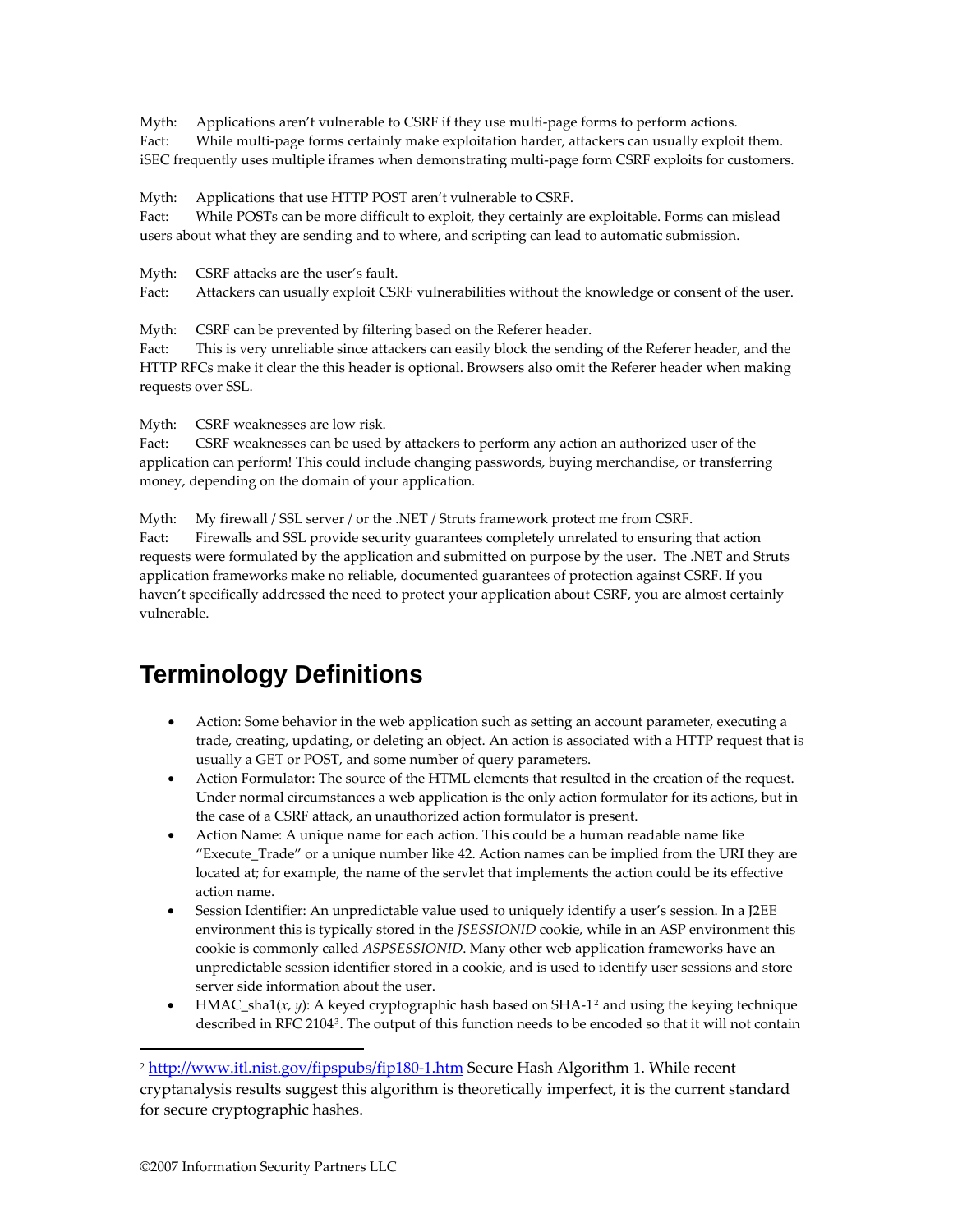characters that are invalid in HTTP headers, for example with base 64 encoding<sup>4</sup>. The Java cryptography extensions<sup>5</sup> and the OpenSSL<sup>6</sup> and RSA BSAFE<sup>7</sup> libraries all support HMACs with SHA-1.

• Query Parameter:a name/value pair, associated with a GET or POST request. Query parameters can contain values provided by the user, or values from the server generating the form or link the query was generated by.

# **Protection Approaches**

**Approach 1:** Use cryptographic tokens to prove the action formulator knows a session- and action-specific secret.

**Level of protection**: Very High **Recommended by iSEC**

**Description:** When the web application formulates an action (by generating a link or form that causes an action when requested by the user), it includes as a query parameter (usually as a hidden input tag) a name/value pair with a name like *CSRFPreventionToken* and the value HMAC\_sha1(*action\_name* + *secret*, *session\_id*).

When the application receives an action request, but before executing the action, it verifies the value of *CSRFPreventionToken* by comparing the value of the provided token to a calculation of HMAC\_sha1(*reqested\_action\_name* + *secret*, *session\_id*). If the values do not match, then the action formulator was not the application. The action should be aborted and the event can be logged as a potential security incident.

Note that *action\_name* should be different for each action, although *secret* can remain constant. From time to time tokens may leak out from the application; for example, an application that doesn't use SSL and which stores the token in the query string will divulge the tokens to other sites in the Referer field when users click on links to those sites. By keeping *action\_name*s unique, the application minimizes the impact on the application of a potentially hostile third party learning *CSRFPreventionToken* value (the attacker could now formulate only the actions with the same name as that which referred the victim to the attacker's site). Using SSL is almost always necessary for secure web applications.

**Advantages:** Very strong protection, no additional memory requirements per user session.

**Disadvantages:** Requires the dynamic generation of all actions. This widespread change can be eased through integration with a thin client framework. The approach also requires a small amount of computation when actions are formulated and verified.

<sup>3</sup> <http://www.faqs.org/rfcs/rfc2104.html> Keyed-Hashing for Message Authentication. This RFC defines a standard way of creating cryptographic hashes that can only be verified with knowledge of the key.

 $\mathcal{L}=\mathcal{L}^{(1)}$  , we have a set of  $\mathcal{L}^{(2)}$  , we have a set of  $\mathcal{L}^{(1)}$  , we have  $\mathcal{L}^{(2)}$ 

<sup>4</sup> <http://en.wikipedia.org/wiki/Base64> A common web application encoding format for binary data.

<sup>5</sup> <http://java.sun.com/products/jce/> The standard for java crytpto, with many provider implementations including one from Sun.

<sup>7</sup> <http://www.rsasecurity.com/node.asp?id=1202> A commercial, somewhat expensive cryptography provider for Java and C.

 $6$  <http://www.openssl.org/> A common, free cryptography library. This library has had numerous security flaws, and should be kept up to date.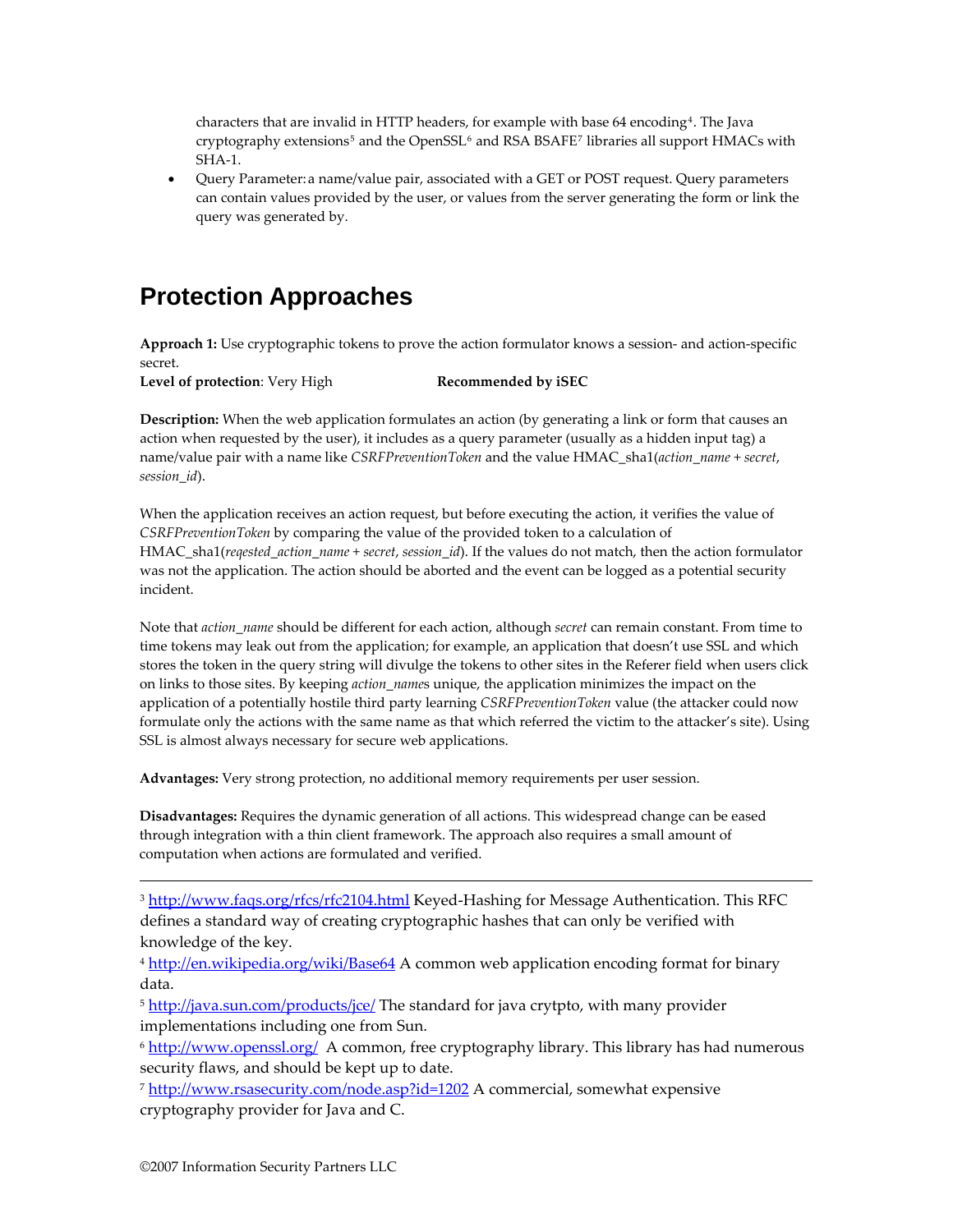**Approach 2:** Use secret tokens to prove the action formulator knew an action‐ and session‐specific secret. **Level of protection**: Very High **Recommended by iSEC**

**Description:** When the web application formulates an action, it includes as a query parameter (usually as a hidden input tag) a name/value pair with a name like *CSRFPreventionToken*, and a value that is a high‐ entropy 128 bit value that has been base 64 encoded. For each action/session pair this token need only be generated once, and the token value is stored in a session‐specific table mapping action names to validation tokens.

When the application receives an action request, but before executing the action, it verifies the value of *CSRFPreventionToken* by comparing the provided token to the value stored in the mapping table for this action. If there is no value in the table for this action name, or if the value provided does not match the value in the table exactly, then the action formulator was not the application. The action should be aborted and the event can be logged as a potential security incident.

Similarly to Approach 1, the action name should be different for each action, and for the same reason.

**Advantages:** Very strong protection, minimal computational overhead.

**Disadvantages:** Requires the dynamic generation of all actions. This widespread change can be eased through integration with a thin client framework. Requires additional memory on the order of 128 bits times the number of actions per session.

Approach 3: Use the optional HTTP Referer header<sup>[8](#page-7-0)</sup> to verify action formulators. **Level of protection**: Medium

**Description:** When the application receives an action request, but before executing the action, it verifies that the value of the Referer header in the HTTP request is from a source that is authorized to invoke the application. Disallow access if the Referer header is not present, or if its value points to a page or site that should not be formulating the action. If the header isn't from the allowed set, the action should be aborted and the event can be logged as a potential security incident.

**Advantages:** Simple to implement.

**Disadvantages:** The header is optional and may not be present – some browsers disable this header, and it is not available when interactions occur between HTTPS and HTTP served pages. The risk of header spoofing exists, and tracking the valid sources of invocations may be difficult in some applications.

 $\overline{\phantom{a}}$  ,  $\overline{\phantom{a}}$  ,  $\overline{\phantom{a}}$  ,  $\overline{\phantom{a}}$  ,  $\overline{\phantom{a}}$  ,  $\overline{\phantom{a}}$  ,  $\overline{\phantom{a}}$  ,  $\overline{\phantom{a}}$  ,  $\overline{\phantom{a}}$  ,  $\overline{\phantom{a}}$  ,  $\overline{\phantom{a}}$  ,  $\overline{\phantom{a}}$  ,  $\overline{\phantom{a}}$  ,  $\overline{\phantom{a}}$  ,  $\overline{\phantom{a}}$  ,  $\overline{\phantom{a}}$ 

<span id="page-7-0"></span><sup>8</sup> [http://www.w3.org/Protocols/HTTP/HTRQ\\_Headers.html#z14](http://www.w3.org/Protocols/HTTP/HTRQ_Headers.html#z14) this header was misspelled referer in the HTTP\1.1 specification, and now must be given with the spelling seen here.